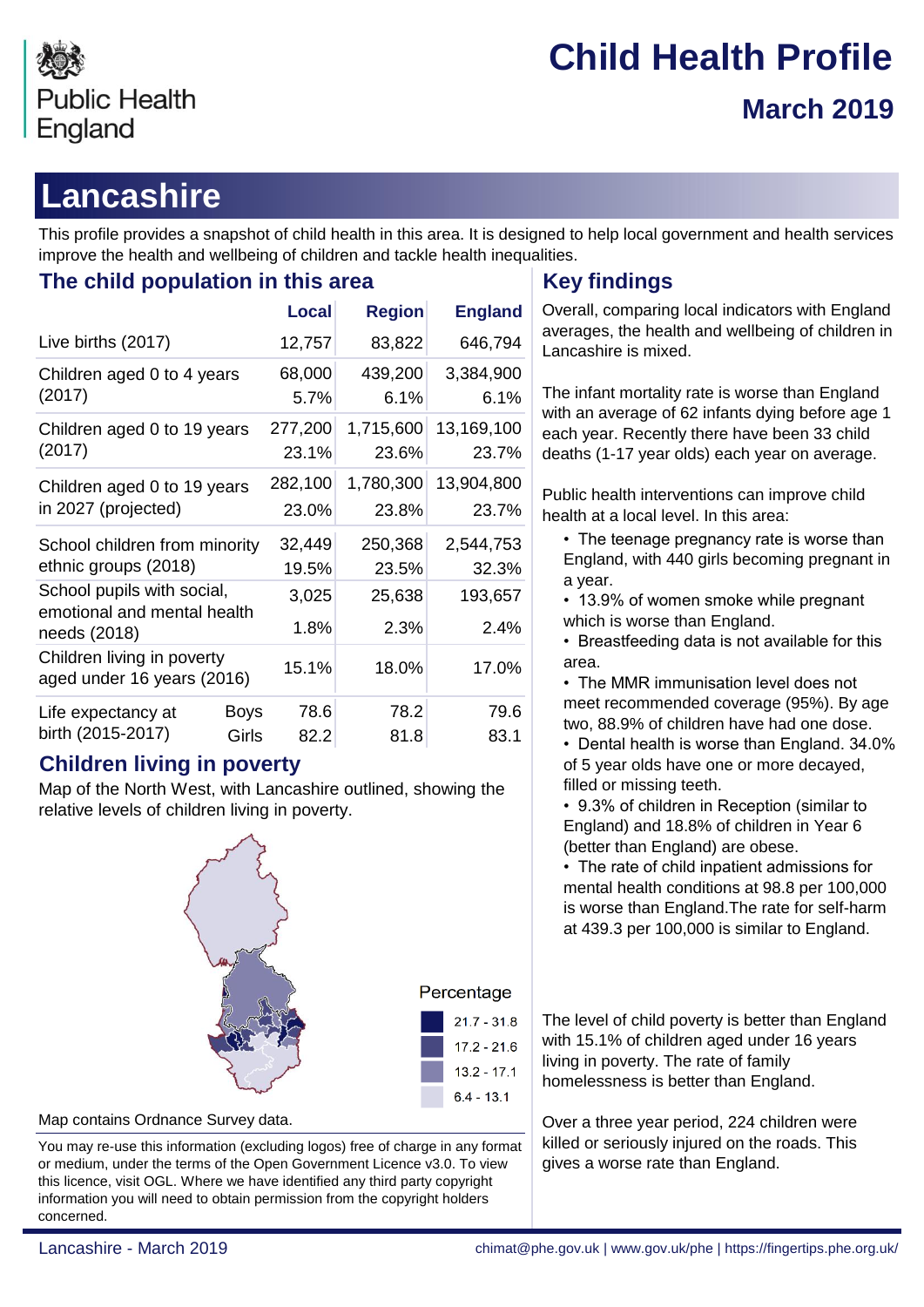## **Childhood obesity**

These charts show the percentage of children who have excess weight (obese or overweight) in Reception (aged 4-5 years) and Year 6 (aged 10-11 years). They compare Lancashire with its statistical neighbours, and the England average. Compared with the England average, this area has a similar percentage of children in Reception (22.7%) and a better percentage in Year 6 (33.0%) who have excess weight.

## **Children aged 4-5 years who have excess weight, 2017/18 (percentage) Obese** All children with excess weight, some of whom are obese



**Children aged 10-11 years who have excess weight, 2017/18 (percentage)**



Note: This analysis uses the 85th and 95th centiles of the British 1990 growth reference (UK90) for BMI to classify children as overweight and obese. I indicates 95% confidence interval.

Nationally, the rate of hospital admissions of children and young people for conditions wholly related to alcohol is decreasing, and this is also the case in Lancashire. The admission rate in the latest period is worse than the England average.

### **Hospital admissions of children and young people for conditions wholly related to alcohol (rate per 100,000 population aged 0-17 years)**



## **Young people and alcohol Young people's mental health**

Nationally, the rate of young people being admitted to hospital as a result of self-harm is increasing. This is not the case in Lancashire where the trend is decreasing. However, the admission rate in the latest pooled period remains higher than the England average\*. Nationally, levels of self-harm are higher among young women than young men.

### **Young people aged 10 to 24 years admitted to hospital as a result of self-harm (rate per 100,000 population aged 10-24 years)**



\*Information about admissions in the single year 2017/18 can be found on page 4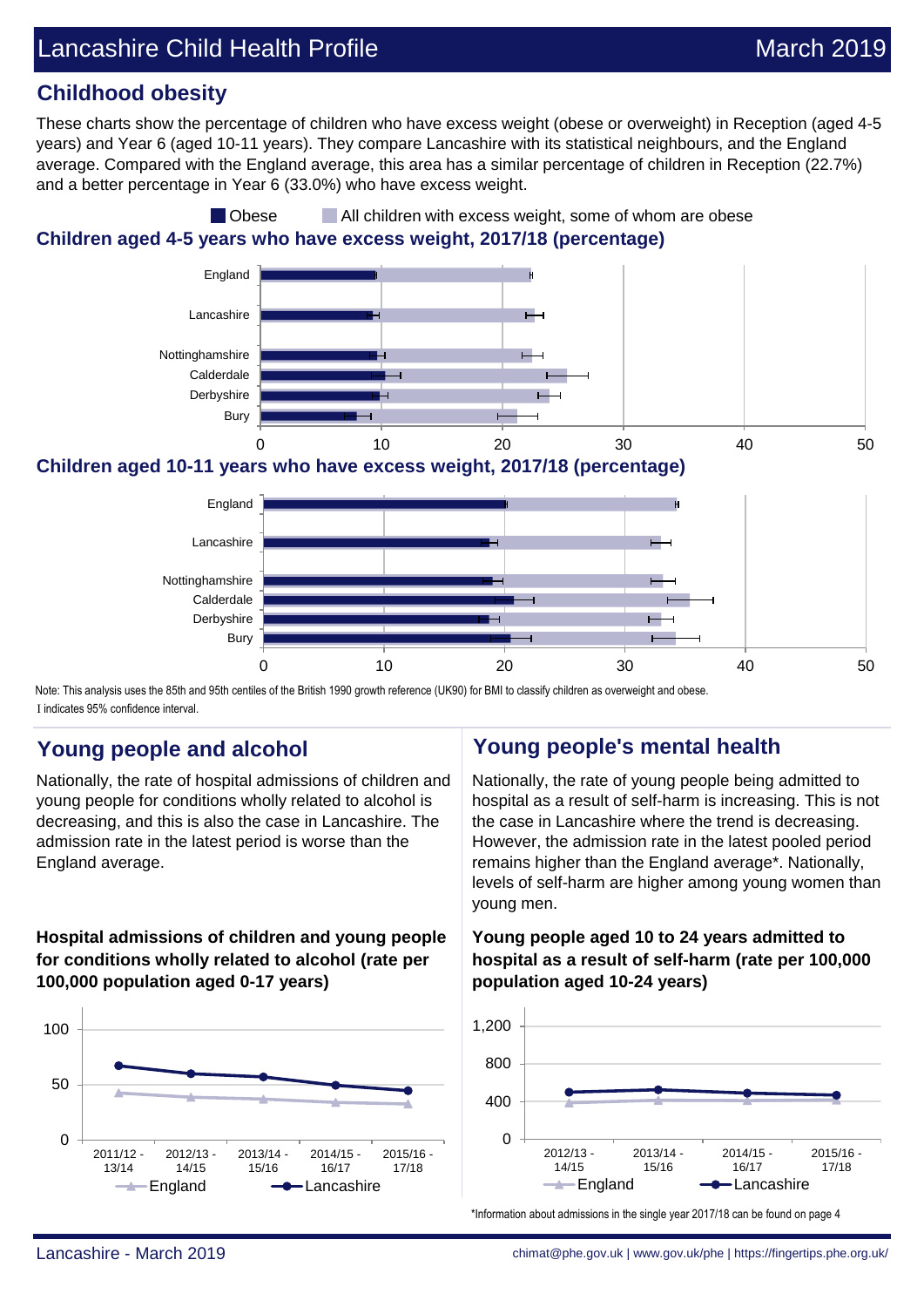## Lancashire Child Health Profile March 2019

These charts compare Lancashire with its statistical neighbours, and the England and regional averages.

### **Teenage conceptions in girls aged under 18 years, 2016 (rate per 1,000 female population aged 15-17 years)**



In 2016, approximately 22 girls aged under 18 conceived, for every 1,000 girls aged 15-17 years living in this area. This is similar to the regional average (approximately 22 per 1,000). The area has a higher teenage conception rate compared with the England average (approximately 19 per 1,000).

## **Chlamydia detection, 2017 (rate per 100,000 young people aged 15-24 years)**



Chlamydia screening is recommended for all sexually active 15-24 year olds. Increasing detection rates indicates better targeting of screening activity; it is not a measure of prevalence. Areas should work towards a detection rate of at least 2,300 per 100,000 population. In 2017, the detection rate in this area was 2,478 which is better than the minimum recommended rate.

> The shaded area from 1,900 shows the range of values approaching the minimum recommended rate of 2,300 (the black line).

### **Breastfeeding at 6 to 8 weeks, 2017/18 (percentage of infants due 6 to 8 week checks)**



## **Measles, mumps and rubella (MMR) vaccination coverage by age 2 years, 2017/18 (percentage of eligible children)**



Breastfeeding data is not available for this area. Less than 95% (the minimum recommended coverage level) of children have received their first dose of immunisation by the age of two in this area (88.9%). By the age of five, only 84.6% of children have received their second dose of MMR immunisation.

> The shaded area from 90% shows the range of values approaching the minimum recommended coverage of 95% (the black line).

Note: Where data is not available or figures have been suppressed, no bar will appear in the chart for that area.